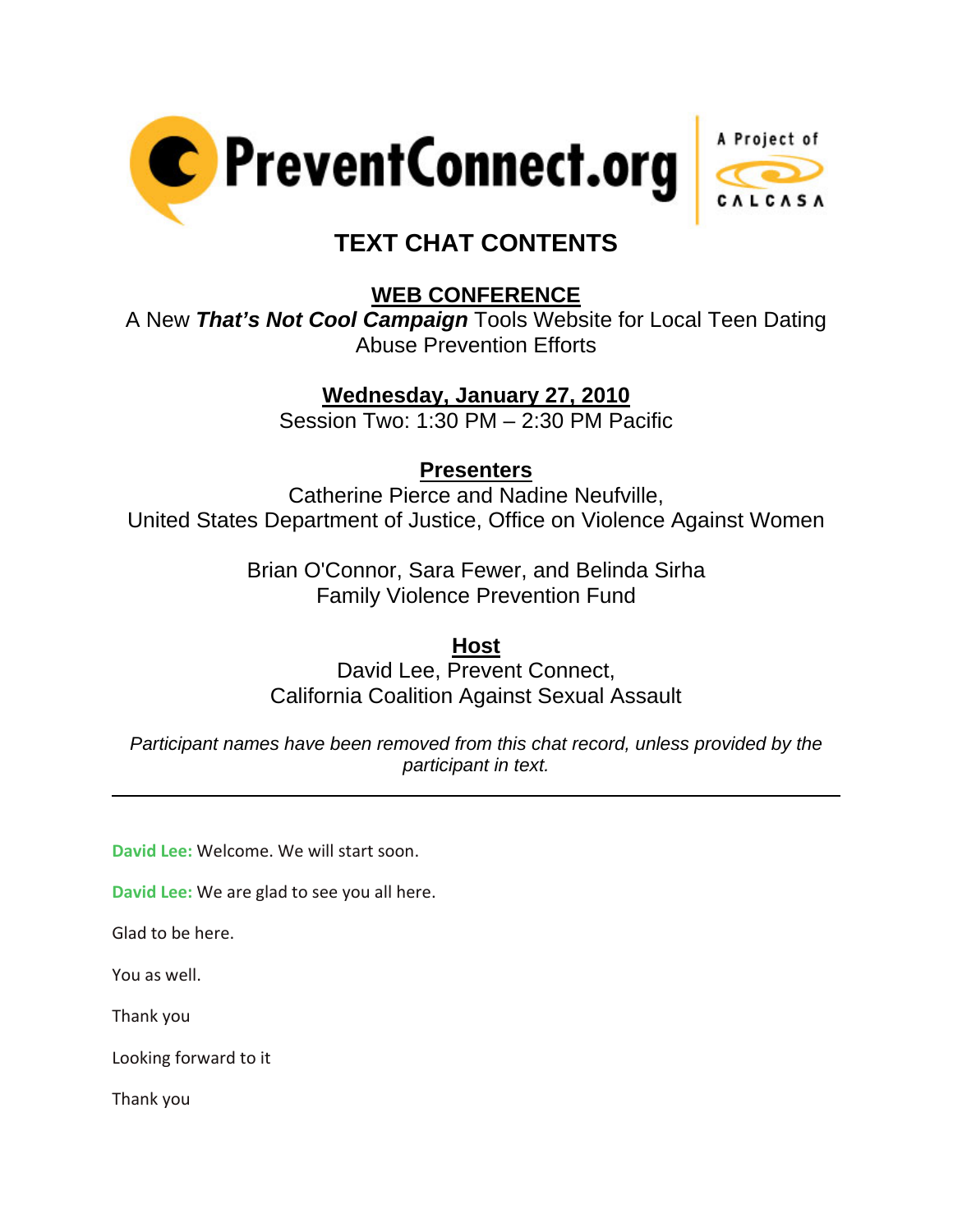**David Lee:** Welcome. We will start at half past the hour.

Looking forward to the presentation

**David Lee:** Please write in the name of your organization and where you are from

Citizens Against Family Violence, Martinsville, VA

Albion Fellows Bacon Center, Evansville, IN

Center for Community Solutions, San Diego, CA

YWCA of Walla Walla-I'm Cathy O'Brien

Wayne Uplift Domestic Violence Program, Goldsboro NC

Domestic Violence Intervention of Lebanon County, Inc, Lebanon, PA

STAND! Against Domestic Violence, Concord, CA

Ministry of the Attorney General, Ontario Victim Services Secretariat

Volunteers of America Greater New York‐New hope

Lindsey McLennan, Shelter Agencies for Families in East Texas, Mt. Pleasant, TX

Mitzi White, Calcasieu Women's Shelter, Lake Charles, LA

Tammy Thomas The Refuge Vidalia Ga.

Associate Counseling Center, Vienna, Va

WIRC‐CAA Victim Services, Macomb, IL

The Women's Center of Montgomery County, PA

West Virginia Coalition Against Domestic Violence

Family Crisis Center, Bastrop, Texas

Abused Deaf Women's Advocacy Services (ADWAS) Seattle, WA

Time‐Out Family Abuse Shelter Washburn County Outreach Office Spooner, WI

Donna Ouderkirk: Victims' Intervention Program, Honesdale, PA

Department of Sociology, Lincoln, NE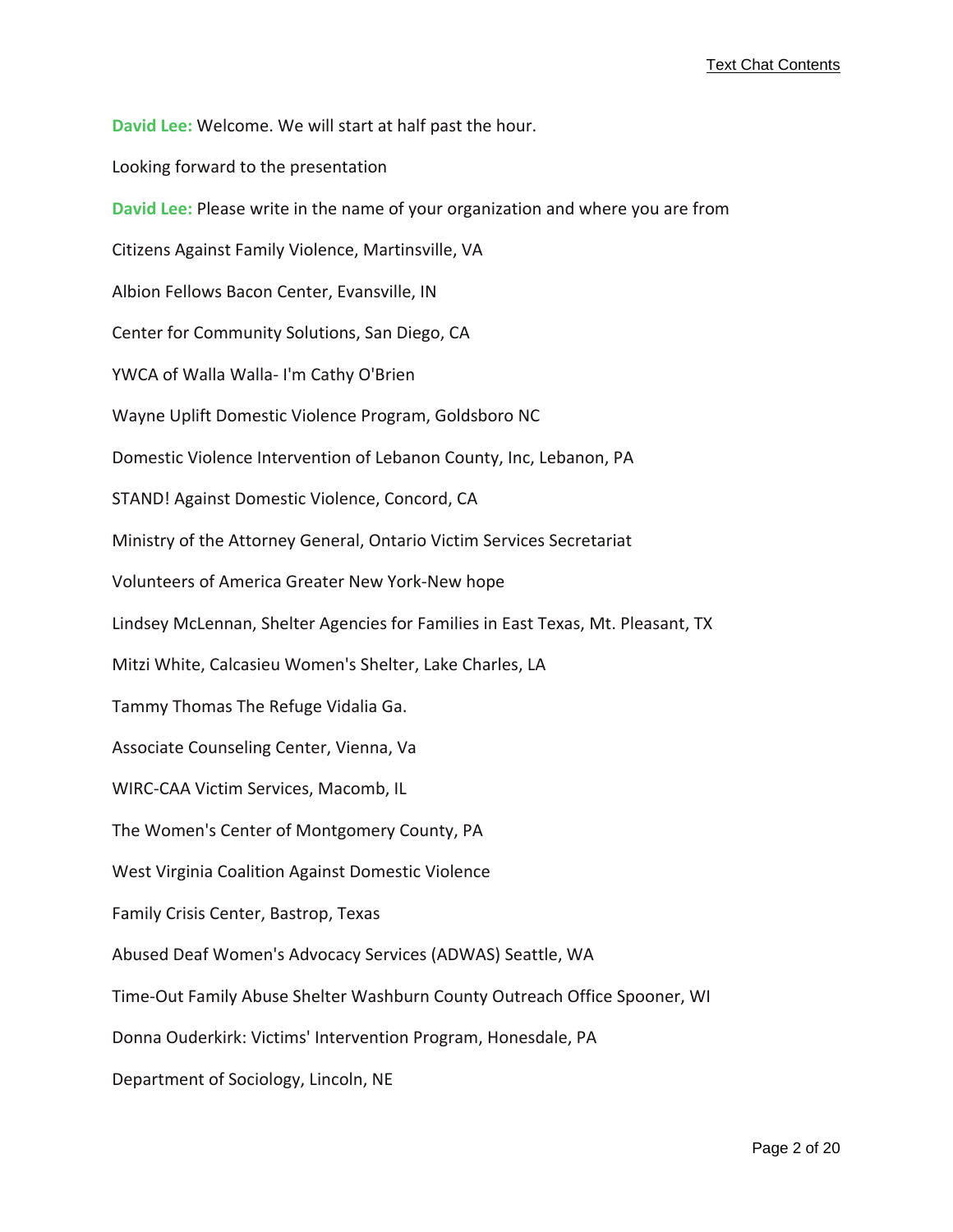Peaceful Paths, Gainesville, FL Family Support Council; Gardnerville, NV Maricopa County Attorney's Victim Services, Phoenix, AZ Sandy Cuevas, Friendship of Women,Inc. Brownsville,Texas Volunteers of America‐Greater New York, New Hope Shelter. NYC, NY A Safe Place, Domestic Violence Agency, Lake County, Illinois Nevada Coalition Against Sexual Violence Andrea Sundberg Sargent Shriver National Center on Poverty Law, Chicago, IL Washington Co. Teen Pregnancy Prevention Coalition, Hagerstown, MD Patricia Francisco, community advocate, Minneapolis, Minnesota Women's Resource Center, Mahopac NY (Putnam County) Indiana Coalition Against Sexual Assault. Indianapolis, IN First Step, Plymouth, Michigan SAHELI For Asian Families, Austin, TX Hi‐Line's Help, Conrad, Montana Bahar Hanjani: Women Helping Women, Cincinnati, OH End Violent Encounters (EVE) Lansing, MI hi bahar Tamara Williams: TAASA, Austin TX hey Advocate Safehouse Project Garfield County Colorado do you have internet at work? Bonnie Weaver and Jenny Bradley from The Shelter, Inc. in Lawrenceburg, TN Domestic Violence Crisis Center, Stamford Connecticut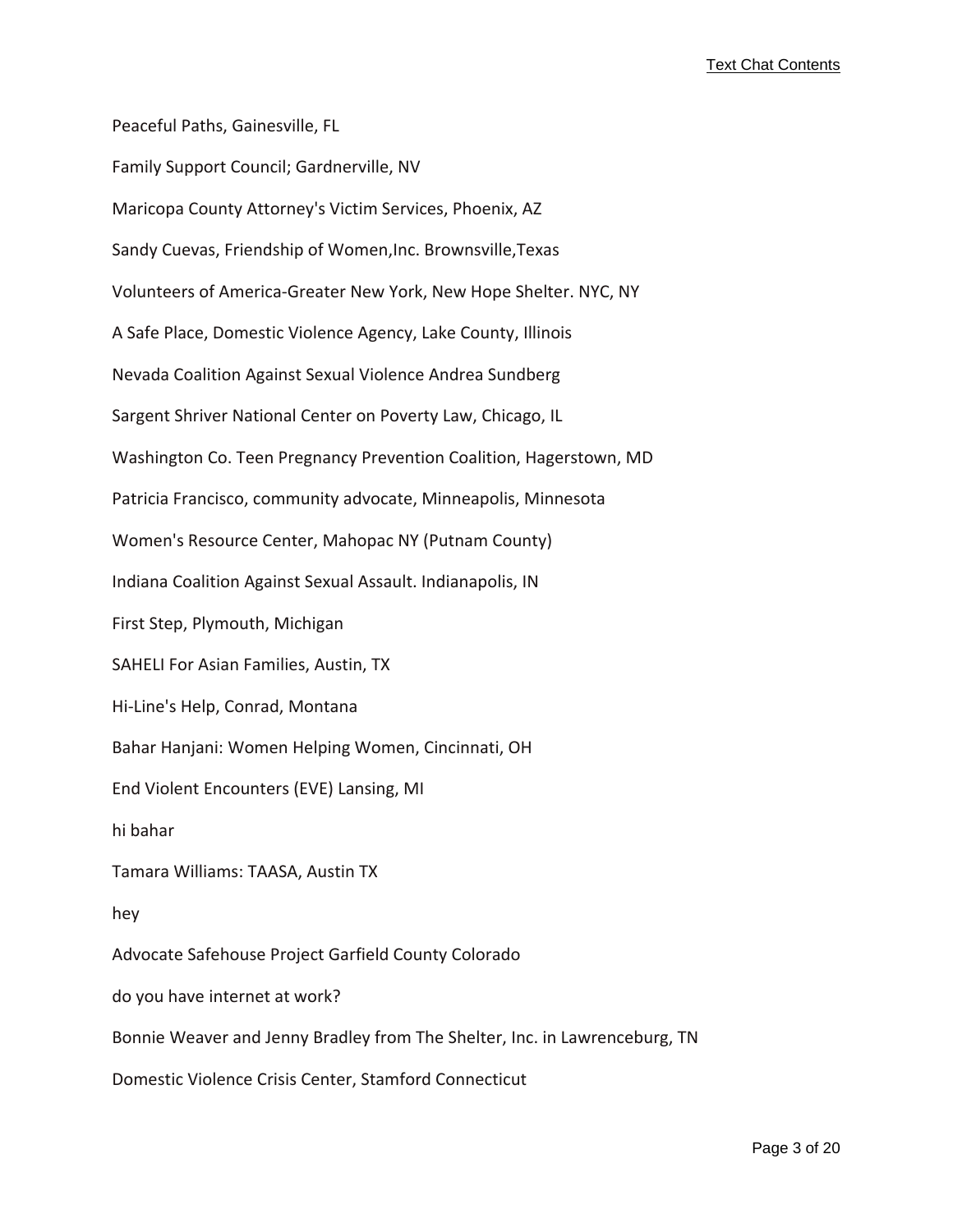| In LAS                                                                                                |
|-------------------------------------------------------------------------------------------------------|
| good                                                                                                  |
| Violence Intervention Project, Inc.                                                                   |
| Quigley House, Orange Park, FL                                                                        |
| Algoma, WI                                                                                            |
| Angie Puente: Friendship of                                                                           |
| Interval House Domestic Violence Shelters and Crisis Services, Long Beach, CA                         |
| MT Coalition Against Domestic and Sexual Violence, Helena, MT                                         |
| Azucena Ugarte, Hannah Jones, and Amy Jones from WAA in Philadelphia                                  |
| Angie Puente: Friendship of Women Brownsville TX.                                                     |
| Women Helping Women and Legal Aid Society, Cincinnati Ohio                                            |
| Supporters of Abuse Free Environments, Hamilton MT                                                    |
| Jane Straub, Human Services Inc MN                                                                    |
| Carly Stein, Jewish Family & Children's Service of Minneapolis, MN                                    |
| Hey Carly from MN                                                                                     |
| Hello!                                                                                                |
| Susan Vitale-Olson: Educator, Naval Base Kitsap, Washington State, Fleet & Family Support<br>Services |
| North Coast Rape Crisis Team, Humboldt County, CA                                                     |
| LeMon Perales: Lake Family Resource Center Rape Crisis Center, Lake County, Ca                        |
| Domestic Violence Program, Murfreesboro TN                                                            |
| Hello from Las Vegas!                                                                                 |
| Durango Colorado!                                                                                     |
| Educational Information and Resource Center, NJ                                                       |
| Hello from Las Vegas Nevada!                                                                          |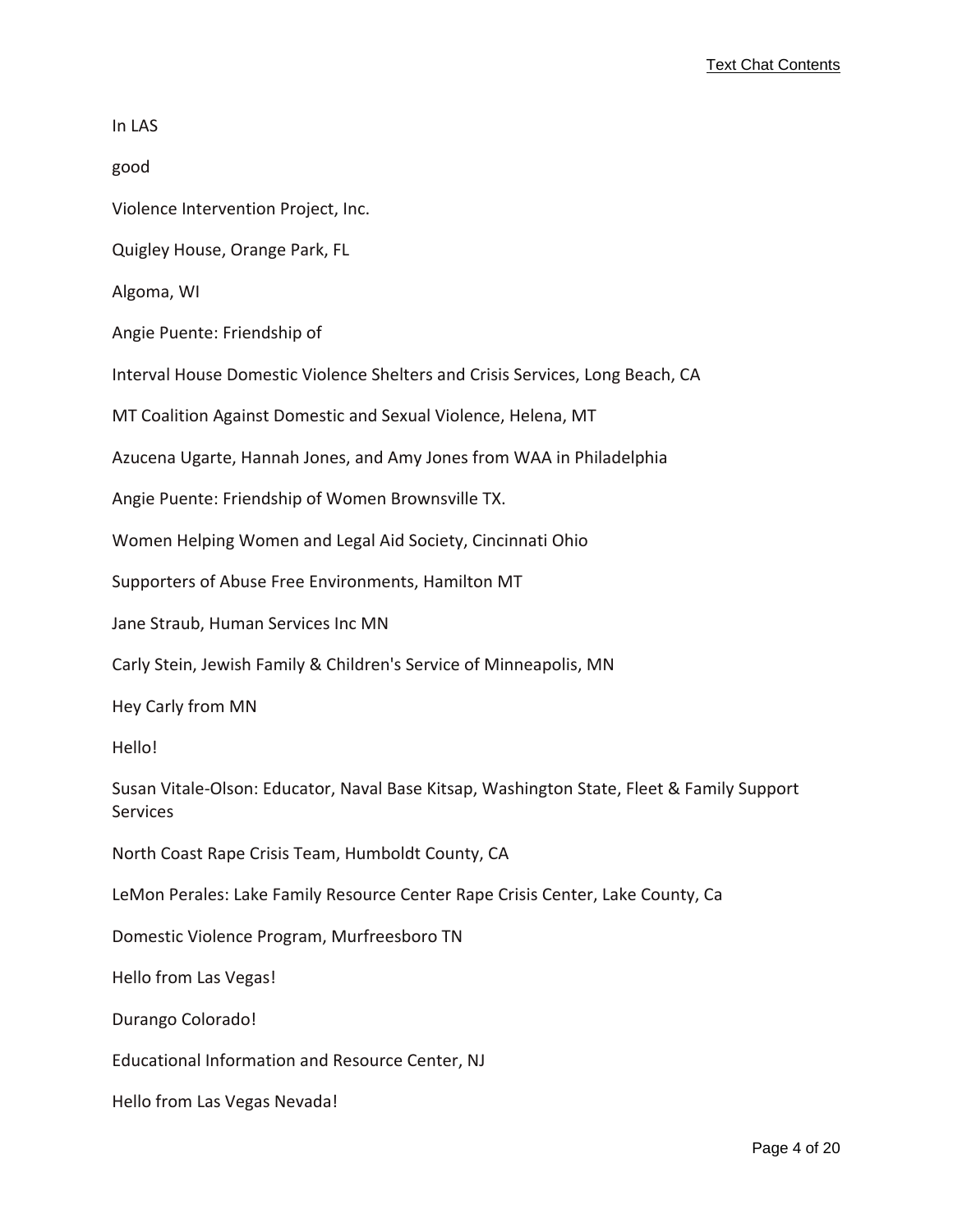Lee Conlee House, Putnam County, Florida Hello Teri from Vegas! Patrick Rushton Relief After Violent Encounter, Ionia/Montcalm Counties‐ Michigan Hello, Samantha from Massachusetts! Victims Resource Center, Wilkes‐Barre, PA family violence prevention project‐‐Cincinnati, Ohio Hello everybody. This is Lydia from Delaware Hello, Gotwin from Houston, Texas WomenSafe; Middlebury, VT HI fro Providence House in Shreveport, LA Hey, Andrea! Happy New Year! NM Counseling Center, Albuquerque, NM Westside Family Healthcare Joyce Johnston: Turning Point, Marion, Ohio yes yes Yes no no Thank you Teri1 Happy New Year to you as well! faith dual Legal Services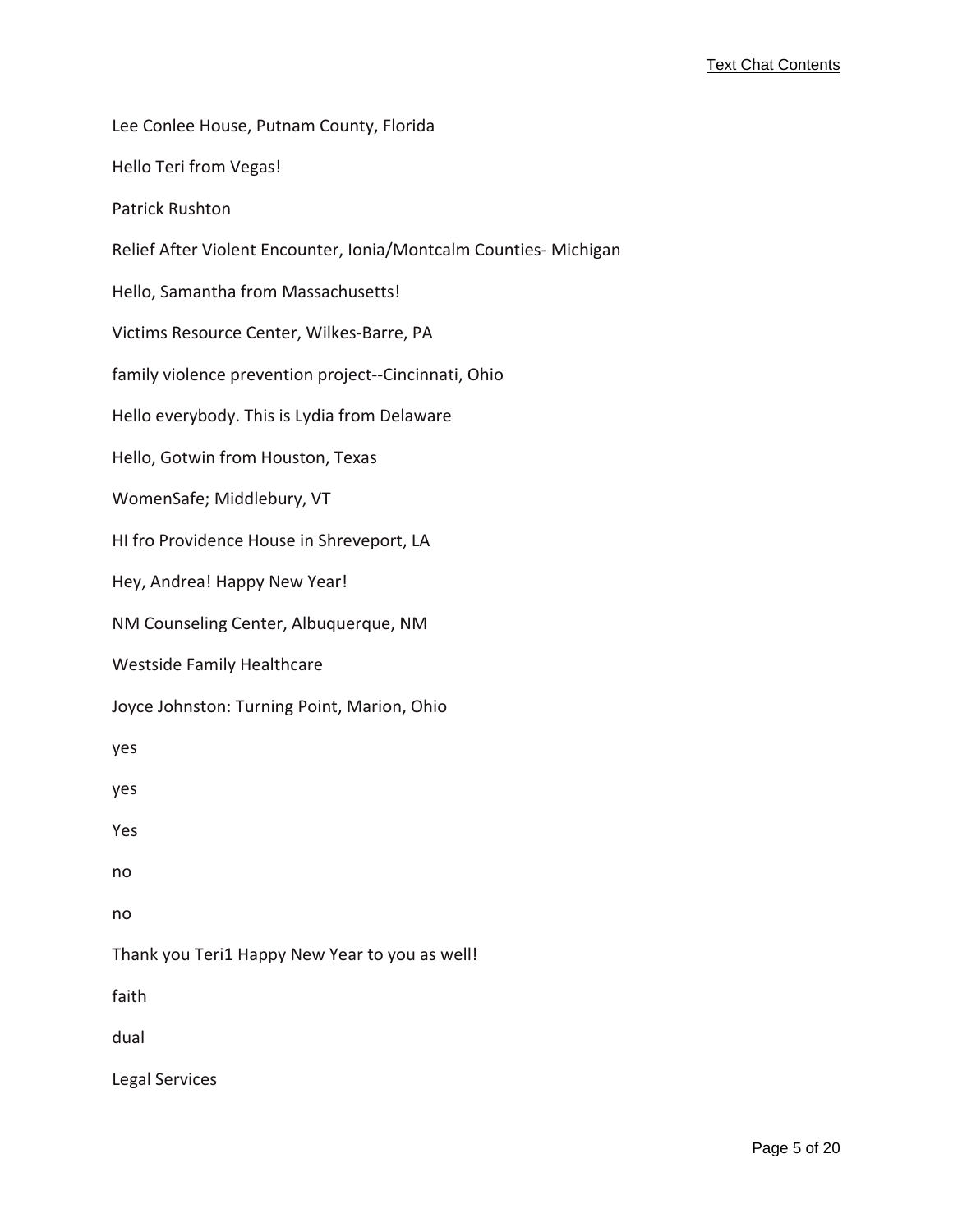Private Sector

Fleet & Family Support services w/navy naval base kitsap Washington state

Legal Services as well

Crisis intervention center

**David Lee:** <www.preventconnect.org>

Are we muted?

I can't hear anything as well

Charma Berdeaux: domestic violence

I have no sound either

**David Lee:** call in to faudio

**Chad Sniffen:** Please call 1‐800‐214‐0694 Passcode: 609124#

**Chad Sniffen:** All of the audio for this conference is by phone.

will we get to print the powerpoint?

thanks.

[http://www.preventconnect.org/downloads/2010/ThatsNotCool](http://www.preventconnect.org/downloads/2010/ThatsNotCool-Jan2010FINAL.pdf)‐Jan2010FINAL.pdf to [print](http://www.preventconnect.org/downloads/2010/ThatsNotCool-Jan2010FINAL.pdf)

**David Lee:** The powerpoint is available at [http://www.preventconnect.org/display/displayTextItems.cfm?itemID=267&sectionID=248](http://www.preventconnect.org/display/displayTextItems.cfm?itemID=267§ionID=248)

**David Lee:** What are the unique issues facing teens in relationships?

peer pressure

being taken seriously

cyber bullying

technology

stalking and sextng

Alcohol usage

privacy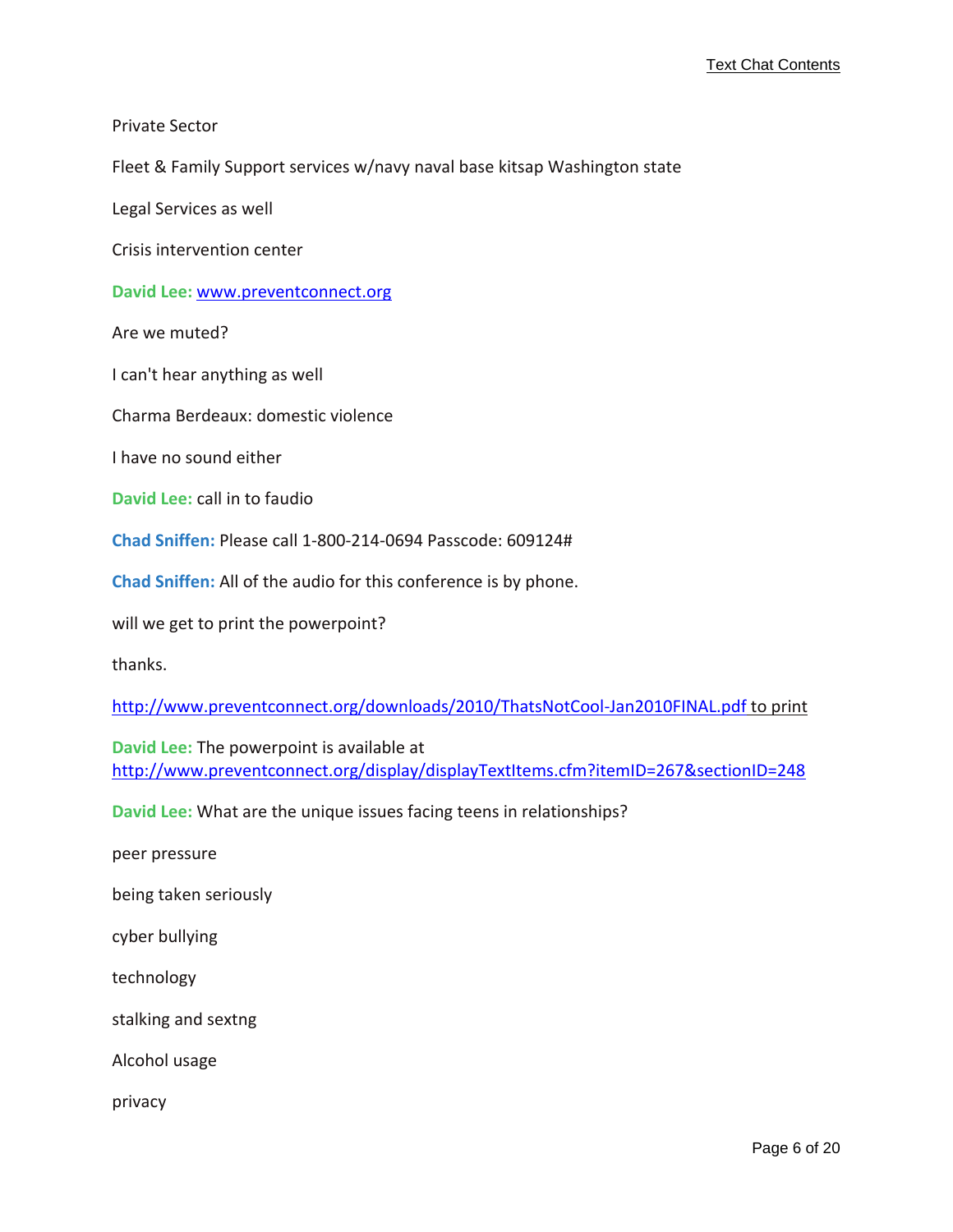lack of knowledge, power, vocabulary Afraid to talk to adults about issues that come up. lack of resources no healthy role models for forming relationships technology; peer pressure Cyber bullying and Peer pressure alcohol and other drugs peer pressure and sex lack of things to do in a small town new hormones and feelings They fear that if they don't go along with it they will lose the relationship cyber harassment Lack of understanding what abuse is and that they are being abused Afraid to get in trouble for violence that is not their fault social pressure Not knowing whats a normal relationship pregnancy legal access recognizing it as abuse They don't understand that what is happening is not ok lack of mentors peer pressure Violent Role Models; Peer Pressure; Confidentiality social networking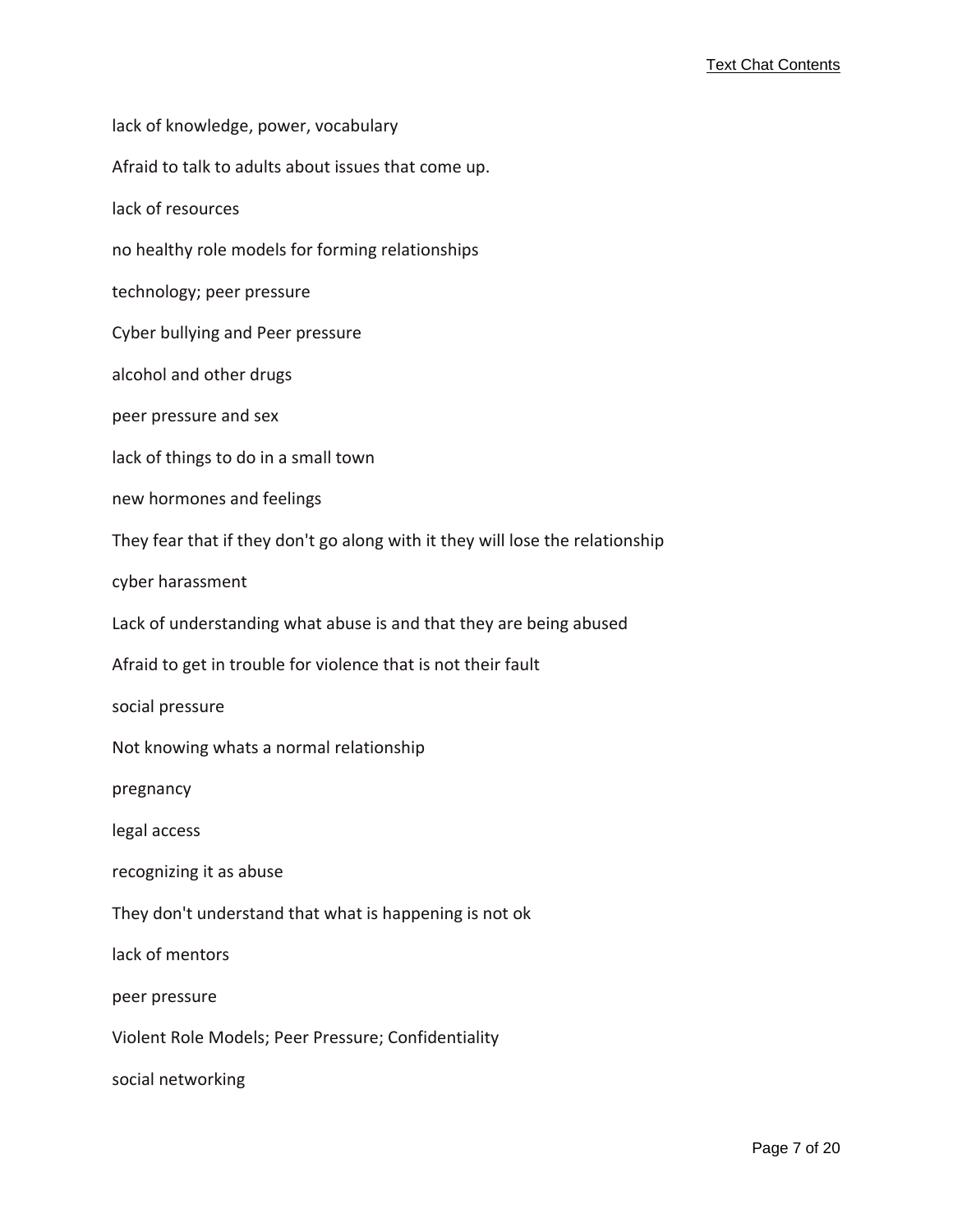teens don't have much experience with dating, so they may not be savvy re: healthy vs. unhealthy relationships.

not having a great model for what constitutes a healthy relationship

lack of knowledge of what is ok or normal

no reliable resources

insecurity

lack of resources without parental consent

Drug use. Primarliy, Marijuana usage

protection orders not being readily available

want to be recognized as adults

rural location

loyalty

Technologically stalked, abused

lack of positive role models

Lack of understanding of definitions surrounding domestic violence (respect, abuse, violence, healthy relationships, etc)

poor examples of healthy relationships in our culture

Protection orders for teens

misinformation

both parents working

fear

They see sexual violence in the home and see it as "normal"

Violence in family of origin

lots of rural issues!

confidentiality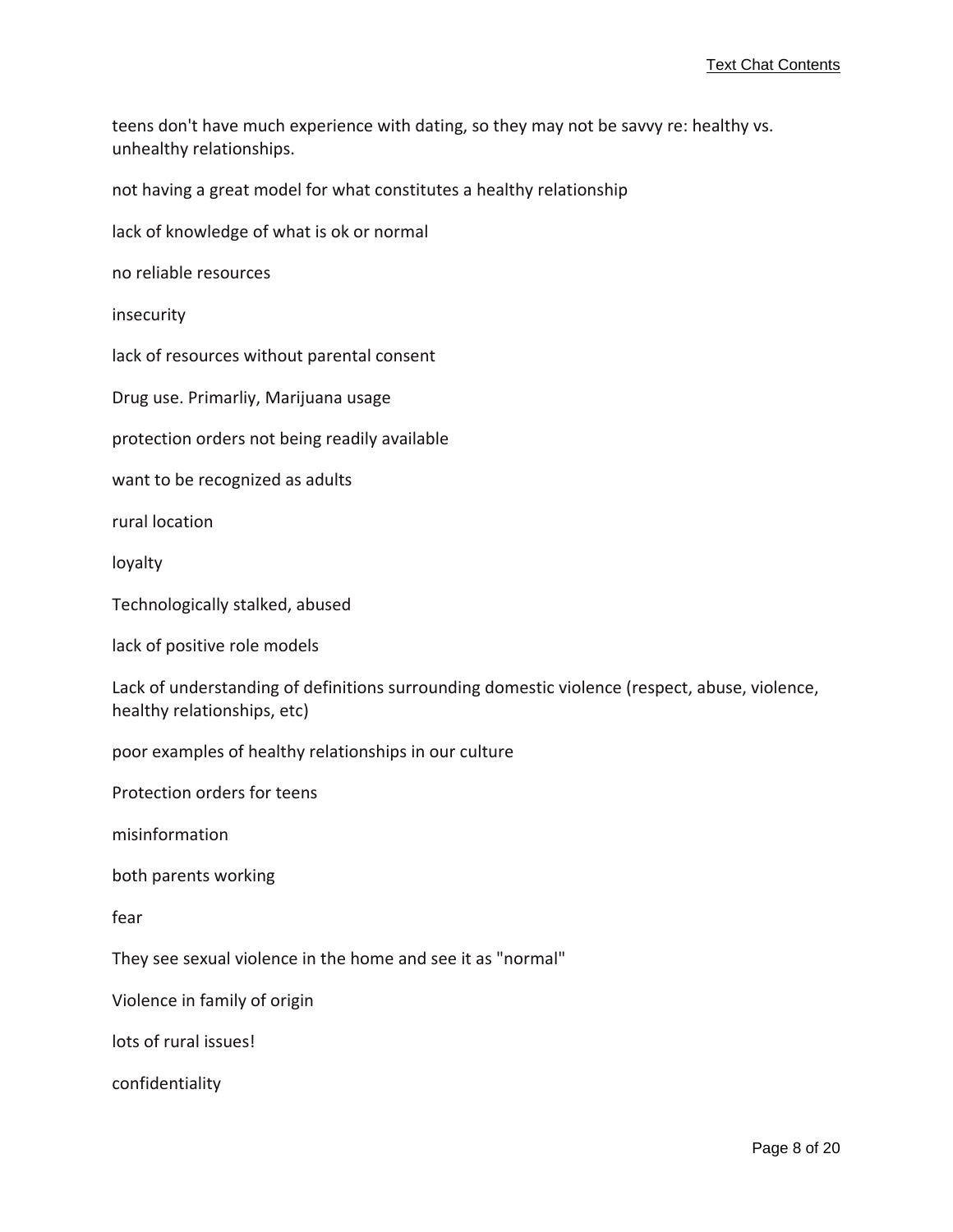inability to make choices (lack of power)

Too much violence in music videos and movies

Crystallization of gender roles

violence as a cultural norm

abusive partner in same school

Isolation by peers

victim blaming

culture reinforces sexism

poor self esteem

LACK OF COMMUNICATION W/PARENTS: SUSAN VITALE‐OLSON

Tammy Thomas: fear

not being taken seriously by adults

adults uncomfortable to talk honestly to youth

self‐esteem

fear of being alone

distrust of adults

financial dependence

peer pressure and not enough education on appropriate relationships (How to show love)

they feel that they everything about dating

Pressure by friends

**David Lee:** Senate Resolution 373 passed on Monday making it a month [http://www.govtrack.us/congress/bill.xpd?bill=sr111](http://www.govtrack.us/congress/bill.xpd?bill=sr111-373)-[3](http://www.govtrack.us/congress/bill.xpd?bill=sr111-373)73

teens don't "date" they "hang out", so the language adults use does not reflect teen experiences.

or "hook up"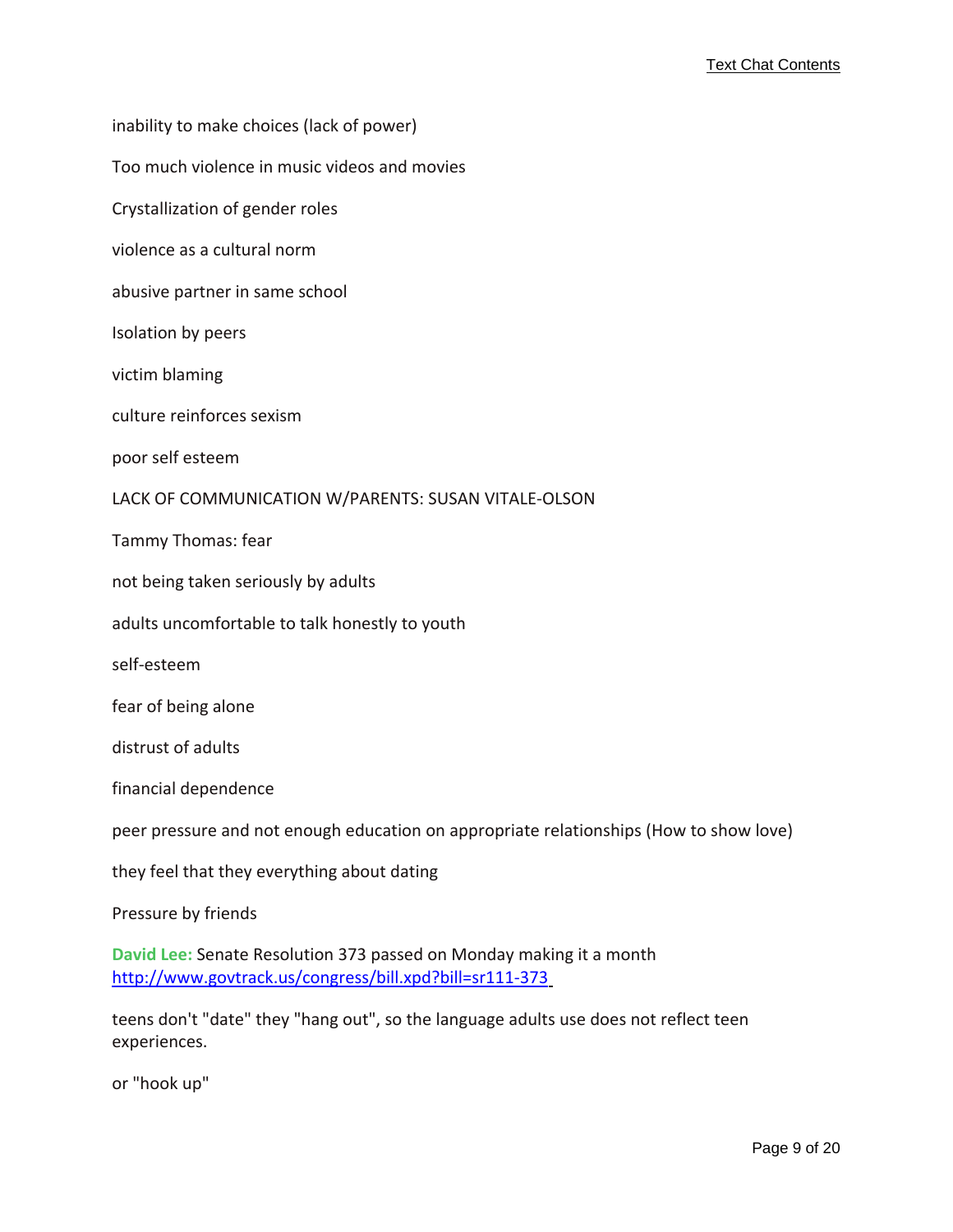or "talk"

teens may not have the same legal recourse as adults and may fear seeking help from adults b/c of mandatory reporting standards

or they may not realize who to ask or when they need help (thinking they can handle it themselves or talking to friends instead of adults)

We used materials from the campaign to put up bulletin boards in each of the middle, junior and senior high schools we serve last year. Those were schools in 4 rural counties in west central Illinois.

in rural counties it is more that they don't want to report/talk about it because they may be outcasts or further victimized thru bullying/isolation etc.

**Sara Fewer:** Diane, that is great to know! That's a perfect example of what we'll be discussing in a few minutes...

We had an increase in crisis line calls specifically from some of the students regarding stalking and phone harassment.

we're sending postcards from teens to teens directing them to that's not cool as part of our teen dating violence awareness month activities

I actually used the website in 6th and 7th grade classrooms. They loved it.

What happens during the 10th grade? Students I see in 9th grade are not the same ones I see in the 11th.

hormones kick in

Exactly April!

I wonder how much of the 18% of boys are only feeling pressure because they have first pressured and received sextings from their girlfriends?

Interesting question, CH. I'm not surprised at the 18% however.

music videos send sexual and violent messages

is that's not cool going to be at Warped Tour this summer?

OOH?? (under advertising)

Interruptive Stunts?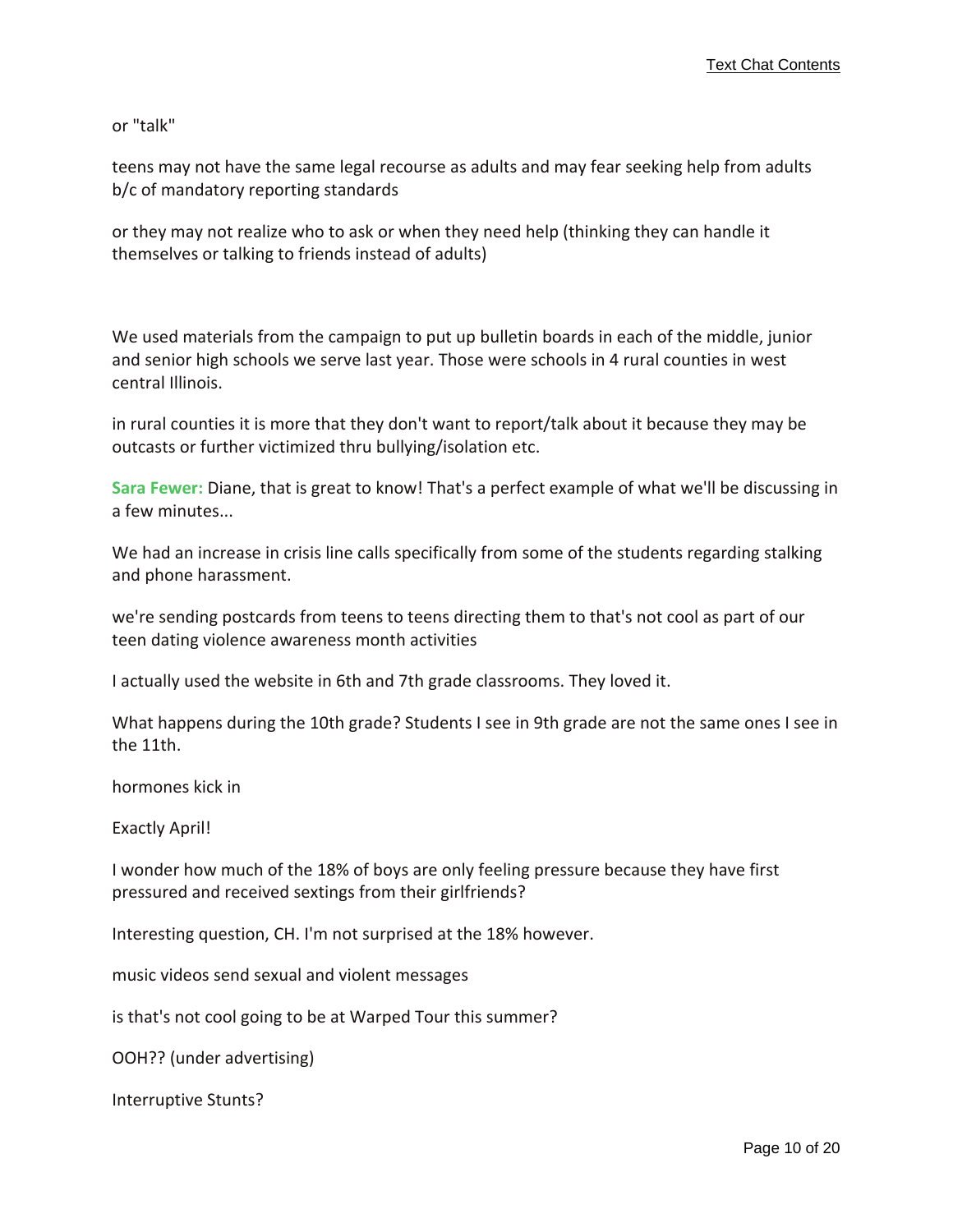ooh - [http://www.oohmedia.com.au/ooh](http://www.oohmedia.com.au/ooh-solutions_oohmobile.aspx)-solutions\_oohmobile.aspx [?](http://www.oohmedia.com.au/ooh-solutions_oohmobile.aspx)

**Sara Fewer:** Belinda will be speaking a little about the Vans Warped Tour, the largest rock festival in the country, which was huge hit with teens we met! No plans to attend Vans 2010 yet but who knows!

#### **David Lee:** <www.thatsnotcool.com>

that would be awesome if they did...I know so many kids who get their first taste of social consciousness at Warped

**Sara Fewer:** "Interruptive Stunts" refer to scripts we created that were acted out by young people in public places ‐ these stunts interrupted bystanders, caught teen attention, and provided a unique way to talk to teens about teen dating abuse

Hi Sara

is there a forum for discussion for these bystanders?

Did folks perform the interruptive stunts at warped tour?

do you have examples of these?

We developed a 50 minute activity based curriculum on Digital Technology and Healthy Teen Relationships, incorporating That's Not Cool 2 sided stories we are happy to share with anyone. Kelly Miller, Idaho Coalition

**Sara Fewer:** Belinda will be describing the Vans Warped Tour effort and the Interruptive Stunts in a bit. And examples and support information is on the Campaign Tools Website

Thanks!

That would be great Kelly, what's your contact info?

Ty

**Sara Fewer:** They were really fun so I'm glad you're keen to know more!

I would love to see that Kelly. My e‐mail is MMcCarthy@pnwwrc.org

kmiller@idvsa.org or 208 384 0419 It's a curriculum appropriate for youth organizations, health classes, etc designed for middle school and junior high school students.

Thanks! I will e‐mail you!

I'd like to get a copy of the curriculum too! KayReed@DibbleInstitute.org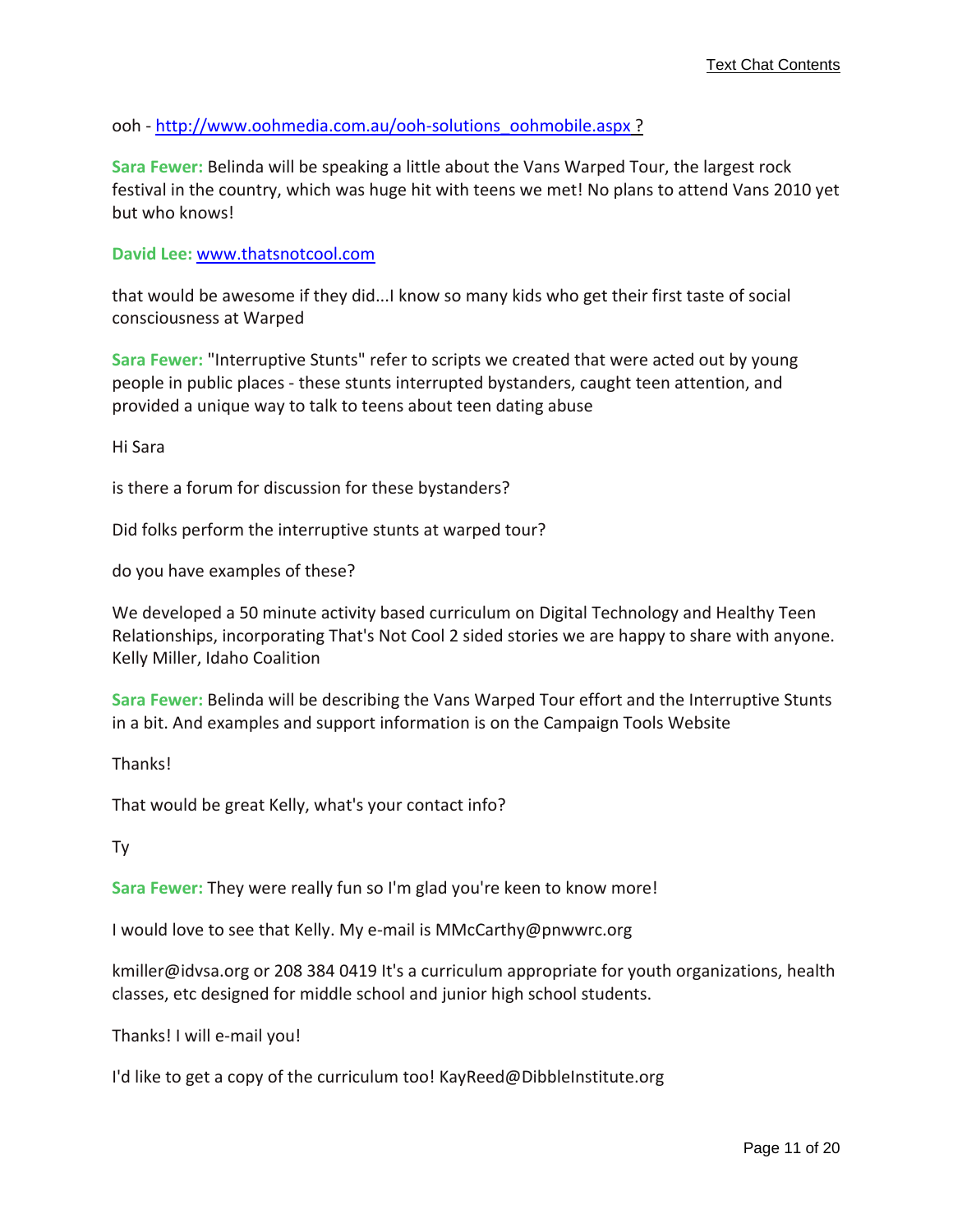me too kelly!

Do you think anyone has texted the scripts on the cards to a harasser?

Kelly, I would like it as well

I would too ‐ shanahellerogden@povertylaw.org thanks!

i'll email you

Me too!

I'll be e‐mailing you too Kelly‐‐‐this sounds great and very on point for an upcoming event we have. Linda.Chamberlain@alaska.gov

I'd like to get a copy of the curriculum too.

Email me at kmiller@idvsa.org and I will send it out.

I would like a copy of the curriculum also, vbarricelli@avaloncentertn.org

Thank you so much for sharing Kelly!

my email is theshelter@charter.net

me too I would like the curriculum rarruda@thewomenscentersc.com

Kelly, I would like a copy of the curriculum also. cfranke@i-kan.org. Thanks.

I would also like a copy. rbrandenburg@chetn.org

Thank you

Kelly, you're going to be busy sending out the curriculum I would love it also prushton@vrcnepa.org

I would also like a copy:

For anyone that would like a copy ‐ email me please, I can

I would like a copy as well.....ssides@emh.org. Thank you

lol

Me too: agutka@womensafe.org

Kelly...I would like a copy too..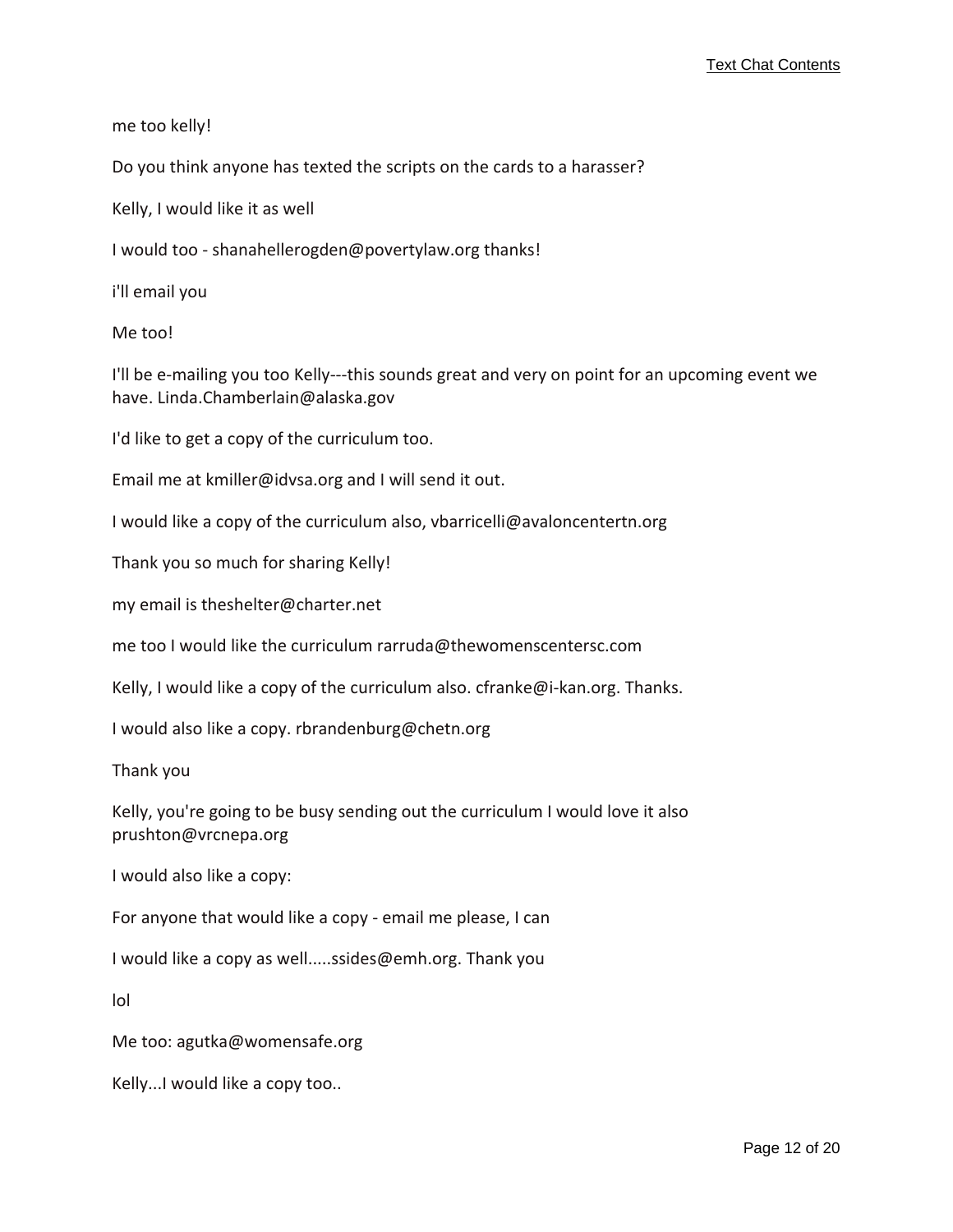kelly what is ur email address susan.vitaleolson.ctr@navy.com I would like a copy as well please, jskaggs@jcsd1.us Thank you, Kelly. I will email you! I would like a copy too: lisa.melander3@gmail.com

Thank you!!!

careyw@familycrisiscenter.us

I can't write the emails that fast - unless we can cut and paste from this chat.

thanks!!

Me too: Intense4me@aol.com Thanks!

Kelly's email ‐ kmiller@idvsa.org

**David Lee:** Please send requests for the curricula via private chat

Thank you i will email you Kelly!

me too

Here too. A copy

aurora@florencesos.org

**Chad Sniffen:** To send a private message, click on the "Private" tab and select the person you want to send the message to.

will you send a copy to Peaceline@wrcnrv.org as well? Thanks

**Chad Sniffen:** Please note that this public chat session will be posted on our website.

**Brian O'Connor:** Hi All ‐ at the end of the presentation, we'll ask Kelly to briefly share that info. with the entire group. Thanks for letting me put you on the spot, Kelly.

Happy to share.

thank you kelly

**David Lee:** We will take questions in about 10 minutes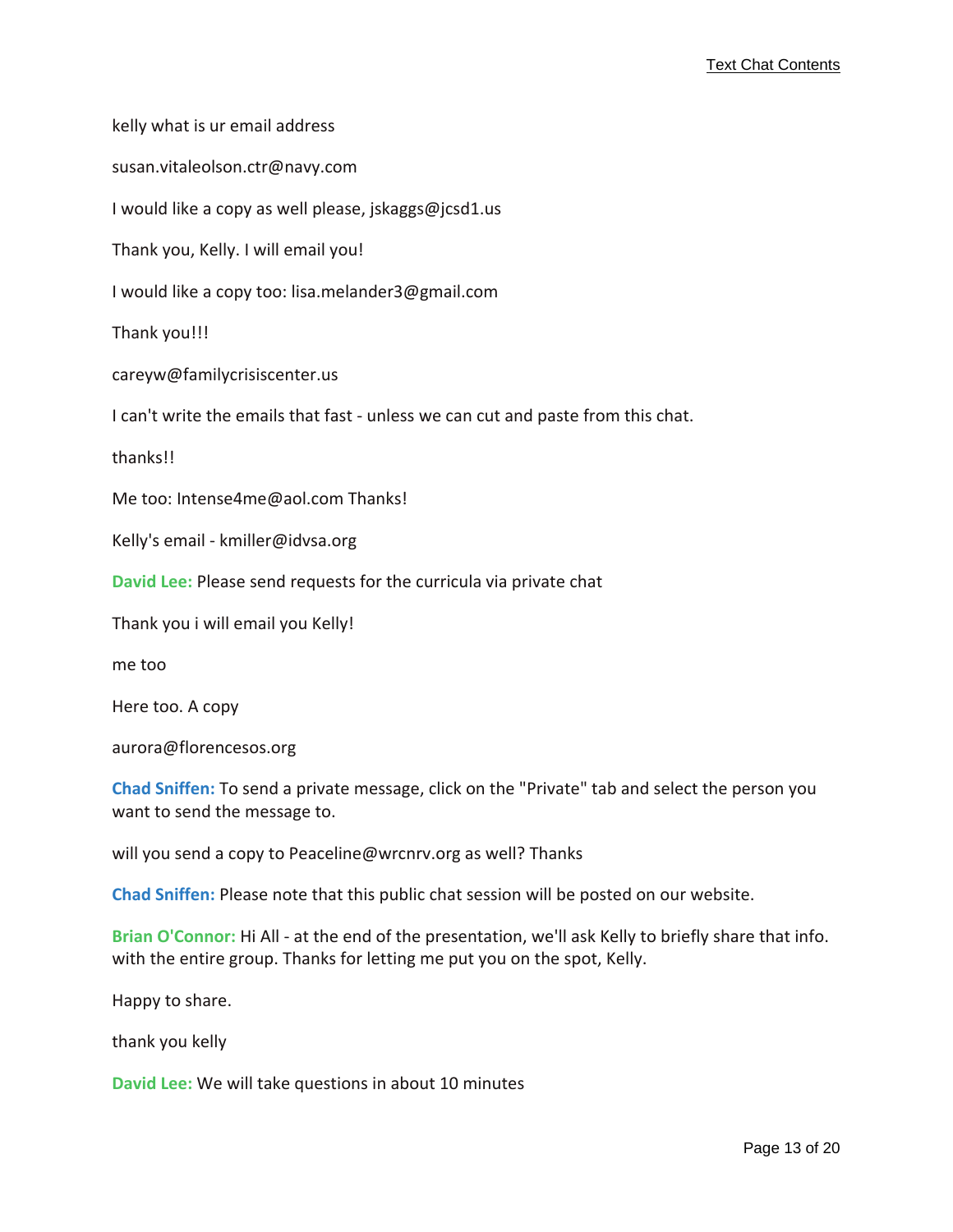#### awesome

I may have missed this, who moderates the chats?

**Sara Fewer:** Hi Elisa ‐ are you asking who moderates the That's Not Cool Talk it Out forum? It is moderated several times a day to remove any inapproriate or offensive information. The FVPF also responds to every single request asking for advice or help or describing a situation that is potentially abusive.

Do you have any videos of some of the "interrupted stunts"?

**David Lee:** What has been your experience using social marketing? Have you used That's Not Cool?

Thank you, sounds like a lot of work (great work)!

I have used That's Not Cool and also talk with students about social networking

we have itl inked on our website and facebook page

bring cookies and they'll come

We've used That's not cool...DVI has a facebook and myspace page, and we have a lot teens as fans

We're working on campaigns to reach teens through FB, Twitter, and other tech sites. It's coming along slowly!

Used it for all of the Teen Advocate Trainings and have used the videos in Teen Dating Violence and Sexual Assault Presentations in middle and high schools

I created a "Domestic Violence Intervention and Education" and a "Batterer Intervention Programs" groups on Facebook to increase awareness of intervening with abusers.

I have not yet used this but do now have facebook and plan to use this at our summit in March

we are starting our own movement called Got Respect and we are using social marketing

Facebook

No, but just discovered it and will use it. looks awesome.

facebook and twiiter

Alaska is currently developing a campaign, but haven't used That's Not Cool, yet.

morning announcements at middle and high schools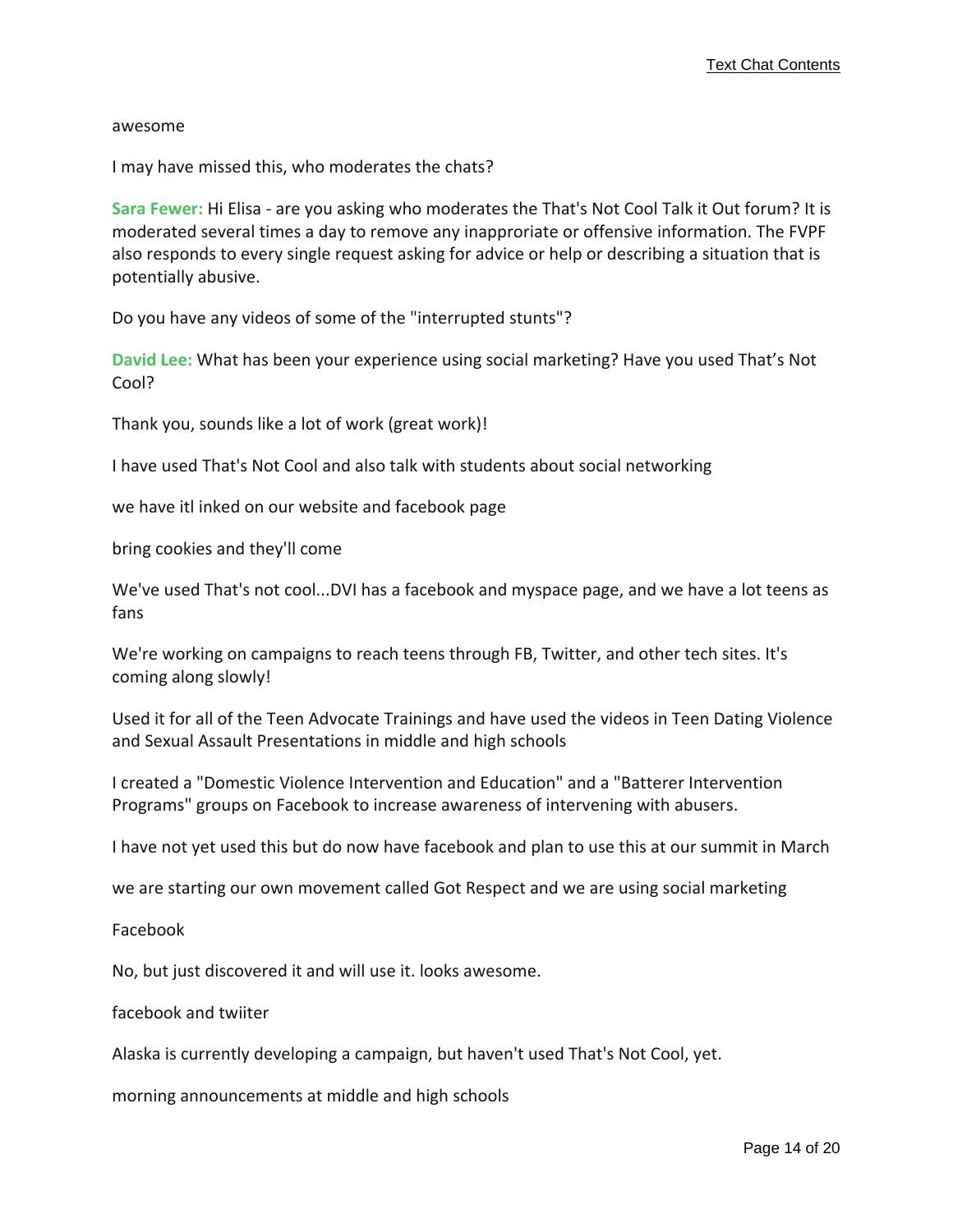we use a lot of YouTube clips in presentations

it's interesting because we also get a lot of fans who are not in "our county" which is awesome

We deliver "cyber safety" workshops for parents where we show them the site and callout cards

some type of social networking site, but getting access to youth thru schools has been hard

we would love to add that is not cool

In every presentation I do, I print out the powerpoint that includes a slide of resources of sites like hotlines, and will include that's not cool in future presentations

facebook has been a bust with teens. Twitter has been better with parents and community partners. You Tube has been great with teens

facebook/myspace; we have annual youth battle of the bands concert contest ‐ Peace Rock ‐ with collaborative partners and message delivery between acts

facebook and Twitter

my middle school kids will love this site.

I think Facebook has been the biggest hit with teens

too many adults moving into facebook.... chases them away!

besides schools how are others reaching youth to help build their social networking sites so that they are youth‐based, focused and exciting to youth

**David Lee:** <www.thatsnotcool.com/tools>

social marketing is big in Western Massachusetts. Right now Massachusetts is involved in White Ribbon Campaign. Teen led and teens like to use the web, you tube and like to create their own videos

wow...that's fabulous. yay!

We have bookmarks on Teens & Responsible Use of Cell Phones developed by our teen council and will be including <www.thatsnotcool.com> as a [resource](www.thatsnotcool.com) on the next printing.

Will the slides from today be available too?

I saw that PSA...I loved it!!!

Are the videos from you tube also available through download from this "tools" site?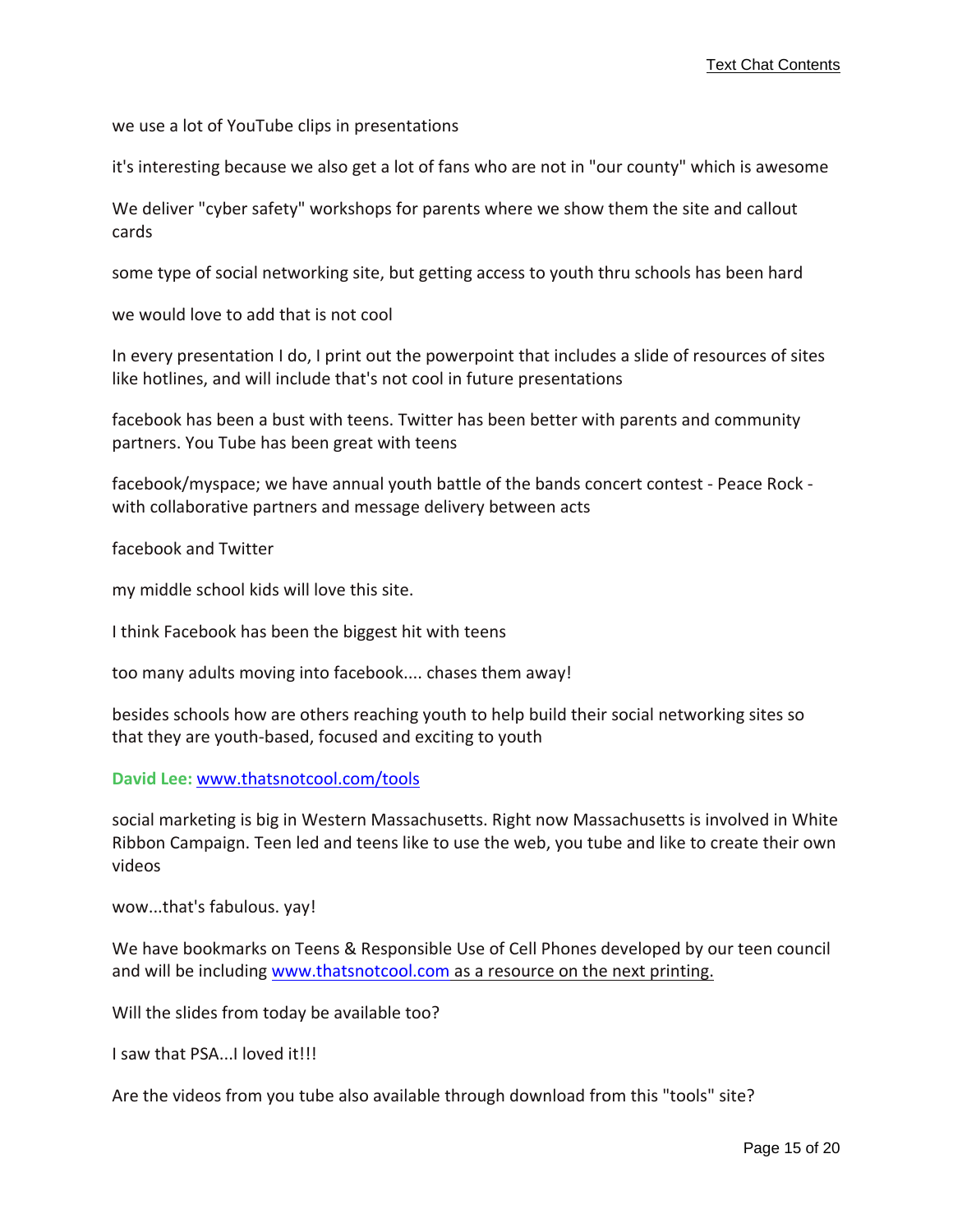me too ‐ it's great!

lol i love that psa. the kids respond to it really well too

I saw this PSA All I could say was WOW

**Sara Fewer:** Andrea, yes, the 2 Sided Stories and Guest Videos are all available on the Campaign Tools Website

can we use through schools... like channel 1

**Sara Fewer:** and Linda, yes, the presentation will be available on Prevent Connect

is there anyway to purchase the posters?

**Sara Fewer:** All That's Not Cool media pieces can be used for educational purposes or on donated broadcast media time. This basically means that you cannot pay a media station or company to air a TV/Radio spot or put up a poster. All this legal stuff is also described on the Campaign Tools Website

these stunts sound amazing and I cannot wait to use them with the kids!!!

I do not see anything on my screen. What do I need to do?

**Sara Fewer:** The posters are available for direct download on the Campaign Tools Website. To adapt the posters for a billboard or bus shelter ad, the website directs you to contact the Ad Council for support.

these stunts will be great for our event and in the middle and high school

We have an event coming up for teachers of science and technology and I think these resources will really click with them in terms of getting on board for prevention

I have been trying to get our agency to adopt social networking sites as a way to reach youth

with little success so far...ha!

i've been running into the confidentiality issue regarding social networking sites

We were just discussing this today because these sites are blocked from our government computers...

our agency is now adopting social network and it is my job to pull it off

if we use facebook though, and kids disclose, don't we then become mandatory reporters for young people we may not have ever met?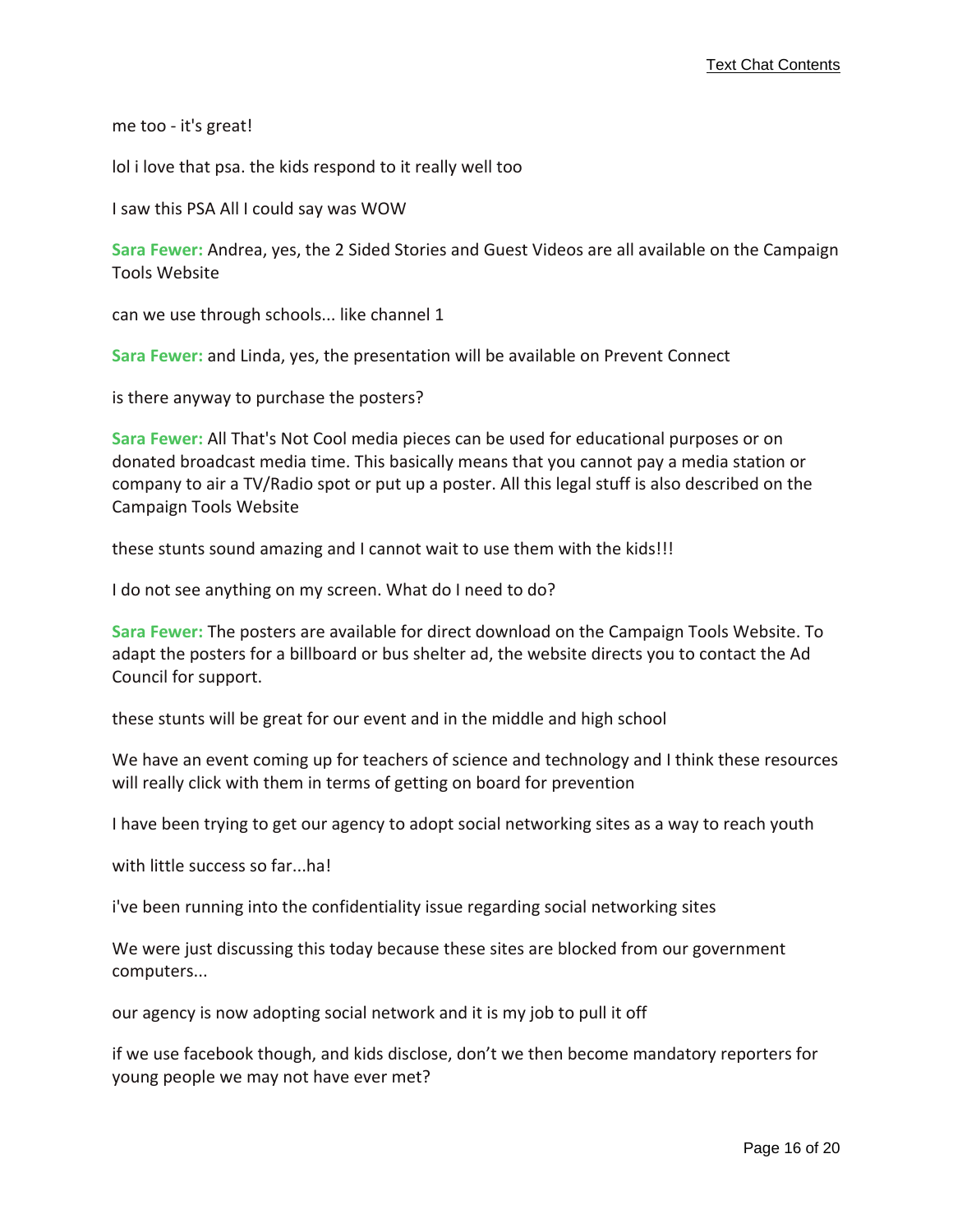I love to hear how other dual domestic/sexual violence agencies handle the social networking

get a teen assistant!

**David Lee:** <www.thatsnotcool.com/contest> starts [February](www.thatsnotcool.com/contest) 4, 2010

When is the card due

Creating FAN pages vs GROUP pages makes a difference. Agencies can control FAN pages much easier than GROUP pages on Facebook.

**Sara Fewer:** The Callout Card Contest will last until March 15th

**David Lee:** What elements of the That's Not Cool Campaign would work best in your community? How will you implement them?

Video

video and the skits

callout cards and the stunts

the videos I can add into my presentations

videos

skits

call out cards

ditto Jason

Videos, callout cards

videos and website info

Videos

cards/skits

I'm excited to see how we can enhance social networking...and being able to use call out cards

Based on some past experiences re: mandatory reporting in such situations, I imagine that attorney generals in different states will have different interpretations of state law on this...

videos and skits

Working with our local access channels to show the videos and skits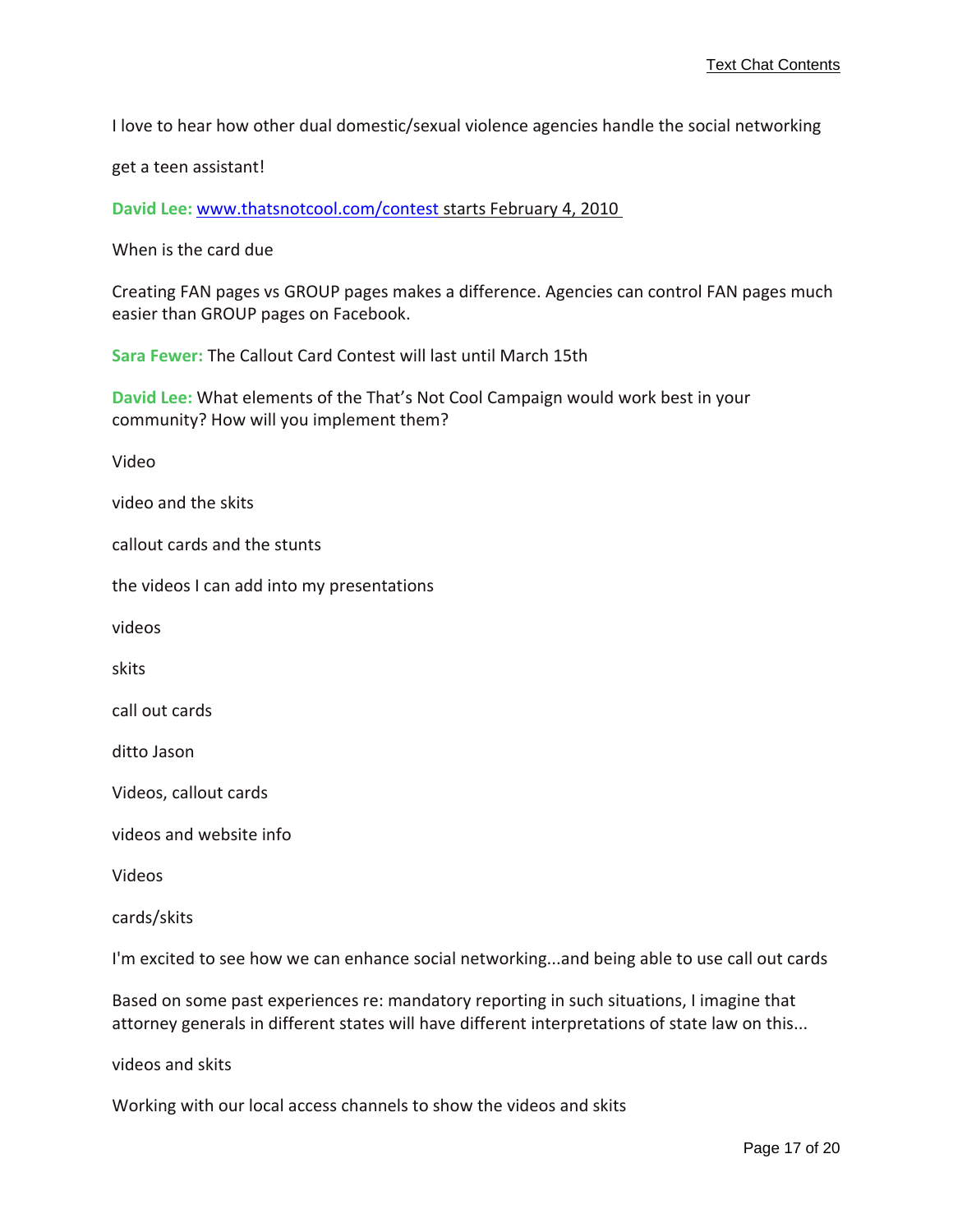callout card contest and psas

video and skits could become talking points during our presentations; they look great

videos/stunts/call out cards

videos and websites

videos and skits

videos and call out cards.

I alsolove the skits idea. We do one of those as well

cards, skits, videos

videos and skits.

I will use the videos into presentations, ask youth to join the callout card contest

I'm thrilled about the phone video PSA

I teach prevention curriculum in middle school and they would love this social media networking..particularly the contest. I can implement within my classes. Still trying to get into high school

I am looking forward to using all of these tools

i want to use the psa in our in‐school channel... can we?

videos in presentations

I am also going to talk to our agency about how to create a thatsnotcool local site

Call Out cards at middle and high schools; incorporating videos into our current presentations & offering them (to borrow) to like skills classes at the high schools

videos a big yes!

High energy and excitement when implementing these is most important when engaging tweens.

We can use them in the indigenous community through our community gatherings as part of active bystander training we are planning to integrate into our pow wow gatherings

I would like to get start a local site as well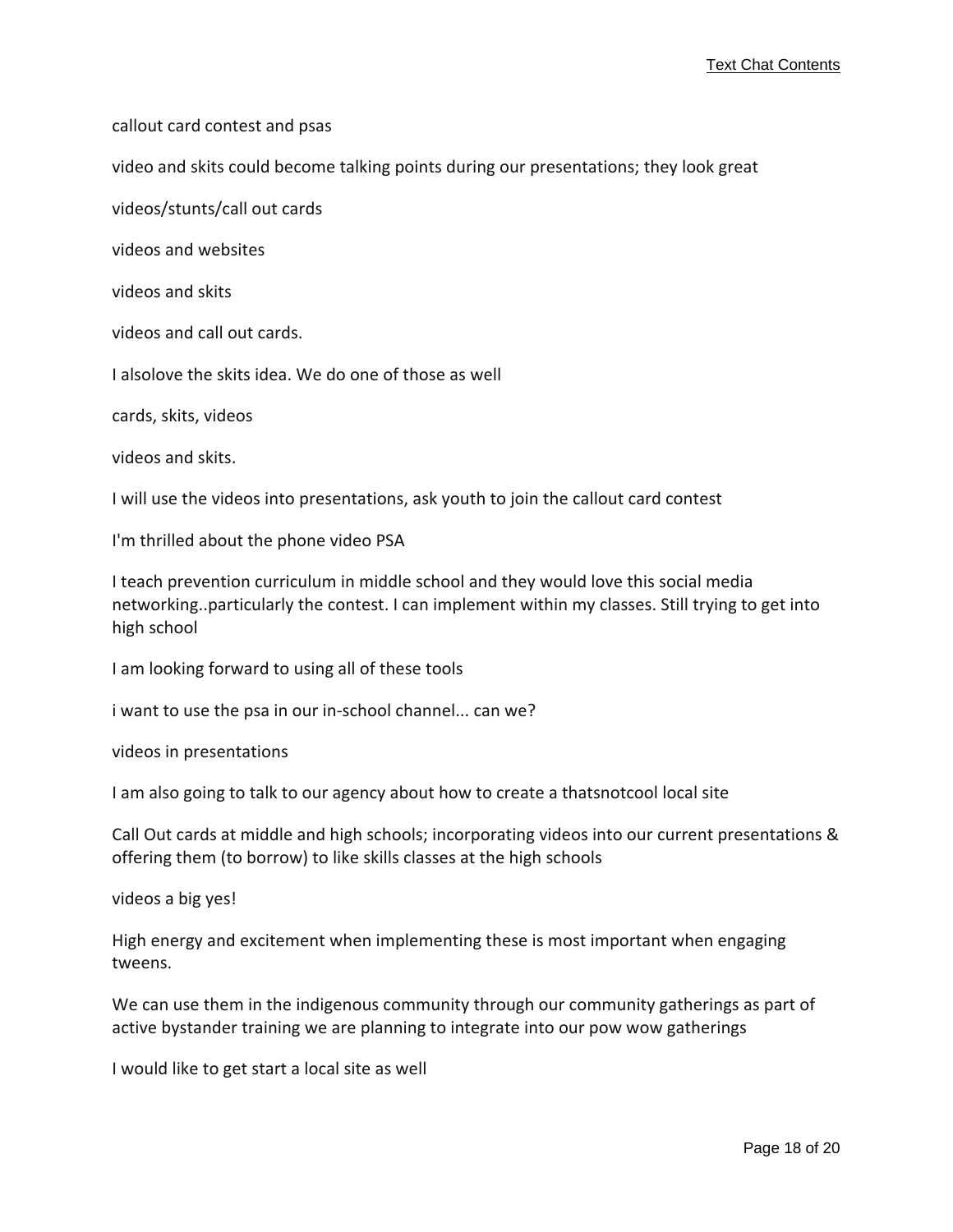is there a way we can share with the campaign how we use their materials? and with other agencies?

**Sara Fewer:** April Curtis, you asked if you can use the PSA in your in‐school channel. As long as the in‐school channel doesnt appear on broadcast TV (and only plays in‐school) and you're not paying for any media time, then, yes, you can use it.

thanks sara

**David Lee:** kmiller@idvsa.org or 208 384 0419

sweet

**David Lee:** <www.thatsnotcool.com/contest>

Thank you for the information

**Brian O'Connor:** Thanks all!!!

Thank You!!! This was awesome.

Thank you, it was very informative

Awesome Work! Thanks

Gracias!

Thanks!

Thank you!

Thank you!

thank you all for the info.....love it

Thank you

thank you ‐ great!

Thanks

thanks!

thanks y'all

thanks